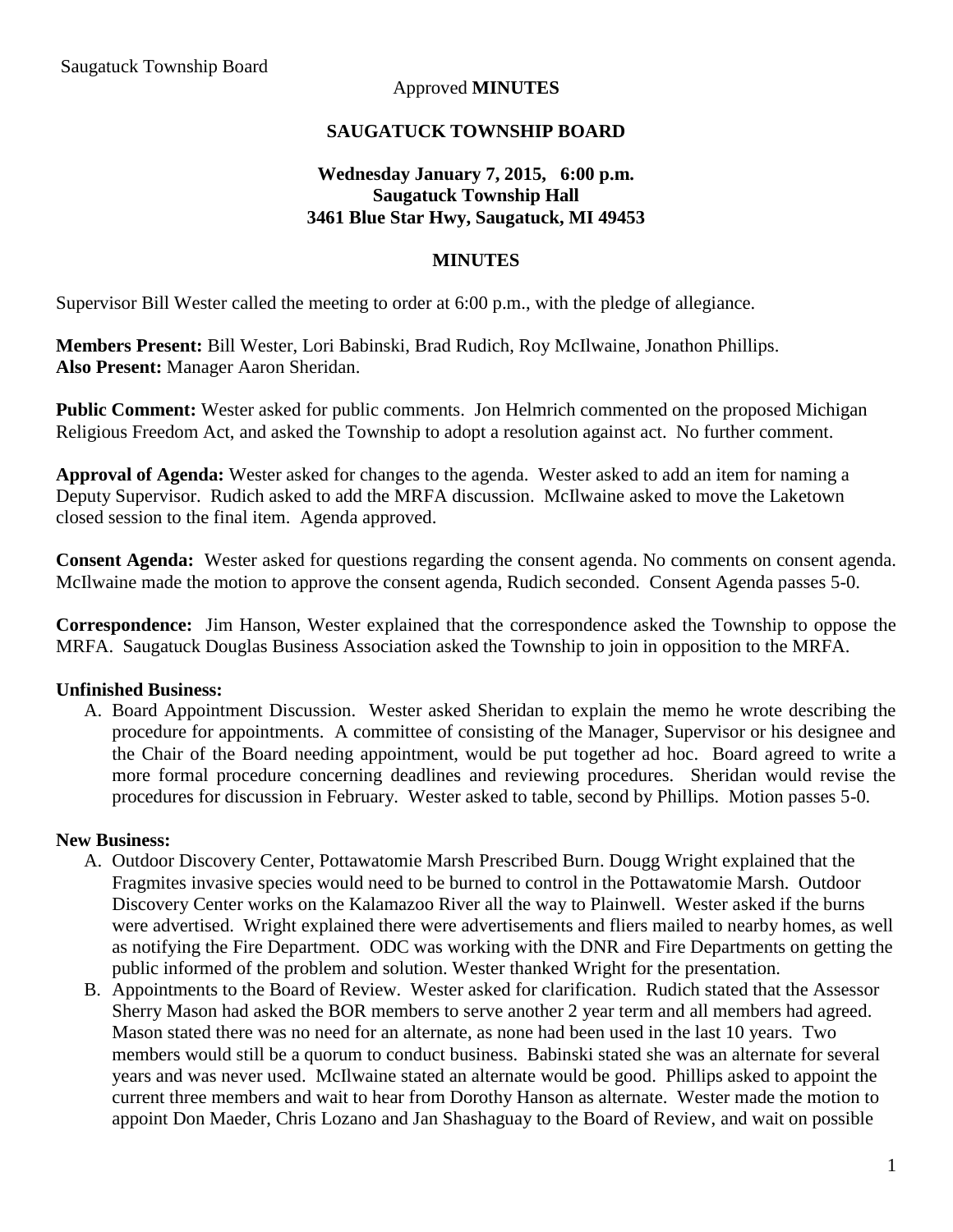# Approved **MINUTES**

Alternate until next month. Motion seconded by Phillips. Motion passes 4-1 with McIlwaine dissenting.

- C. Hazard Mitigation Resolution. Wester asked for an explanation. Sheridan stated that Allegan County asked that the Township agree to Hazard Mitigation which would make the Township eligible for FEMA funds in case of an emergency. Rudich stated that the Township had approved the plan previously and this was the Resolution to adopt the plan. McIlwaine asked if this included erosion on the Lakeshore. Sheridan stated it did. Rudich made the motion to adopt the Allegan County Hazard Mitigation plan by Resolution, Wester seconded. Roll call vote: Phillips, yes; Babinski, yes; Wester, yes; McIlwaine, yes; Rudich, yes. Resolution passes 5-0.
- D. Riverside Dr., Dugout Rd. Maintenance. McIlwaine asked to explain to the board. McIlwaine walked the road with the Fire Department and County engineer, and the road was not wide enough in several sections. The county would like a minimum standard of 22' wide. The county engineer recommended the road be paved. Wester asked who would pay for paving. McIlwaine stated that the first thing to do was to survey the road. Sheridan mentioned that the water line was also in need of an upgrade. Wester asked if McIlwaine knew what other residents thought of the road. McIlwaine was unsure. Wester asked Fire Chief Janik his thoughts on the subject. Janik said there was risk in the area. The homes on the road are incurring a liability by not having proper access, and proper water access. McIlwaine stated he believed the cost was a road maintenance issue to be paid by the road fund. Wester asked Sheridan to request a work order for a survey from the county.
- E. Saugatuck Township Fire Chief Greg Janik, Comments to the Board. Wester stated that there was an issue with fire access in the Township. Janik explained that thanks to Zoning Administrator Steve Kushion, Manager Sheridan and Supervisor Wester, the Township has elevated the level of safety in the Township by revising building permits to give the fire department a sign off on final building permits. Janik gave several examples of safety issues pertaining to long, narrow driveways that were recently corrected with thanks to the Zoning Administrator, Fire Chief and the individual residents.
- F. 2015 Summer Tax Collection, Saugatuck Public Schools. Wester asked Sheridan to explain. Sheridan stated it was an agreement for Babinski to collect tax for Saugatuck Schools. McIlwaine asked Babinski about the rate of \$3.28 per parcel. Babinski thought it was fair. Wester made the motion to approve the Saugatuck summer tax collection agreement, Babinski seconded. Motion passes 5-0.
- G. Township Manager Salary. Wester stated according to the comparable salaries, the increase to \$50,000 that Sheridan was asking for was modest. McIlwaine stated that comparable salaries with the current staff should consider that Sheridan doesn't have health insurance with the Township. McIlwaine stated that \$52,000, would be a better offer, Rudich agreed. Wester stated that the raise should be the \$50,000 that Sheridan asked for. Discussion on salary and benefits. McIlwaine made the motion to raise Sheridan's salary to \$52,000, second by Rudich. Discussion on why Sheridan chose the salary figure. Motion passes 3-2, Wester and Phillips dissenting.
- H. Deputy Supervisor. Wester stated has chosen Shawn Powers as his Deputy Supervisor.
- I. Michigan Religious Freedom Act. Wester asked Rudich to start the discussion. Rudich stated that he opposed the proposed Michigan House Bill and thought the Township should join the City of Saugatuck, and others to show their opposition to the Bill. Wester stated that the board should take time to consider the facts before making a decision. Rudich agreed and asked that Manager Sheridan draft a resolution to consider for the next meeting. Sheridan discussed analysis that should be included. Wester asked to wait until the bill came out of committee.
- J. Laketown Township Utilities. Wester made the motion to go into closed session, Rudich seconded. Motion passed 5-0. Board went into closed session to discuss legal matters.

# **Committee Reports:**

- A. Planning Commission. No report.
- B. Road Commission. No report.